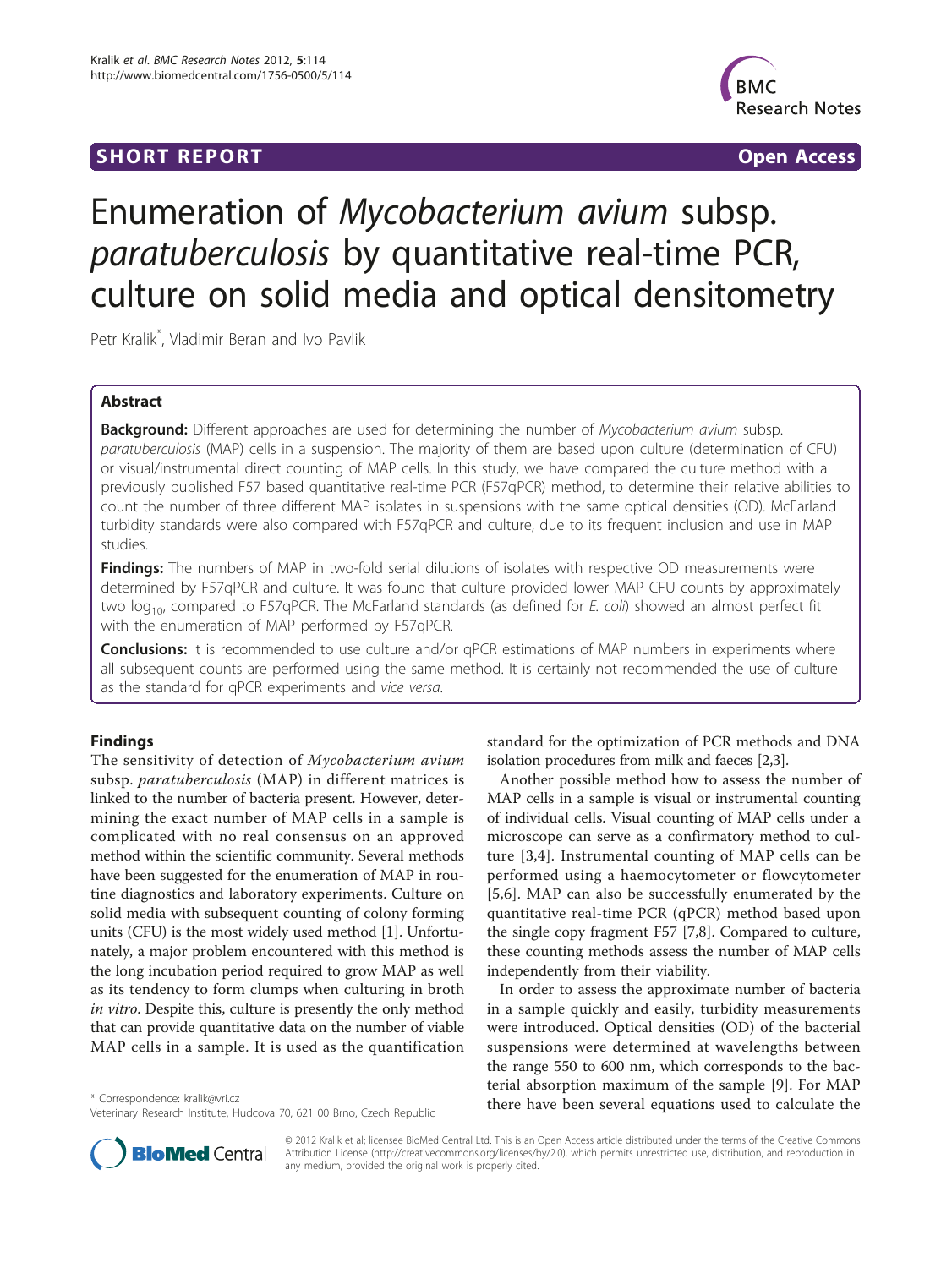number of MAP cells from OD readings. Janagama et al. (2006) stated that  $OD_{600 \text{ nm}} = 0.3$  is equal to  $10^9$  MAP CFU/ml of suspension [[10](#page-4-0)]. Bogli-Stuber et al. (2005) counted MAP according to the equation  $OD_{540 \text{ nm}} =$ 0.65 corresponds to  $4 \times 10^8$  CFU/ml [[11](#page-4-0)]. In contrast, Chui et al. (2004) used the formula  $OD_{550 \text{ nm}} = 1$  is equivalent to 2.8  $\times$  10<sup>6</sup>-10<sup>7</sup> MAP cells/ml of suspension [[12\]](#page-4-0).

An alternative variant of turbidity measurements are the McFarland standards [[13\]](#page-4-0). The bacterial suspensions are then visually compared to the McFarland standards estimating the bacterial density. For *E. coli*, a 0.5 McFarland standard corresponds to  $1.5 \times 10^8$  CFU/ml [[9\]](#page-4-0). This technique is widely used in microbiology and has been adopted for MAP [[5,14](#page-4-0)].

The heterogeneity of MAP enumeration using OD measurements, combined with the lack of direct comparison with culture and individual cell counting methods brings forward the additional problem of interpreting results from different laboratories. The aim of this study was to compare two distinct methods of MAP quantification, culturing on solid media and F57qPCR, for their ability to quantify the number of MAP cells in serially diluted aliquots of three different MAP isolates with identical  $OD_{600 \text{ nm}}$  readings. In accordance with routine laboratory practice, McFarland turbidity standards were prepared, their exact OD were determined and the theoretical amount of bacterial cells [\[9](#page-4-0)] was compared with F57qPCR and culture results to assess its applicability for the enumeration of MAP.

## Materials and methods

## Preparation of MAP isolates

All three MAP isolates used in this study were obtained from cow faeces and tissues at the Veterinary Research Institute (Brno, Czech Republic) and belonged to the RFLP type C1. Isolates 8819 and 8672 were both passaged five times and produced visible colonies within 8 weeks on Herrold's Egg Yolk Medium (HEYM) with Mycobactin J (Allied Monitor, Fayette, MO, USA) with the antibiotics penicillin G, chloramphenicol and amphotericin B. Isolate 12146 was passaged more than 10 times and produced colonies on HEYM with supplements in under 6 weeks. A single colony from each isolate was inoculated into liquid Middlebrook 7H9 broth (DIFCO, Livonia, MI, USA), supplemented with Middlebrook OADC enrichment (DIFCO) and Mycobactin J (Allied Monitor) and then cultured for up to 5 weeks at 37°C, to avoid excessive cell clumping.

Aliquots of 50 ml from each MAP isolate in liquid medium were centrifuged at 7 000 g for 2 min, subsequently discarding the supernatant. The pellets were resuspended in the remaining supernatant (approximately 1 ml) and transferred to 2 ml screw cap tubes, each containing twelve 1 mm zirconia silica beads (Biospec, Bartlesville, OK, USA), vortexed at full speed for 10 s and centrifuged at 100 g for 30 s. These steps were carried out to minimize the number of MAP clumps in cell suspensions. The presence of MAP clumps in each MAP suspension was checked using Ziehl-Neelsen staining and optical microscopy.

#### Optical density determination

Each suspension of MAP isolate was two-fold serially diluted in Middlebrook 7H9 medium in seven succeeding steps to ensure that zero OD was reached. Each dilution was split into three aliquots of 500 μl and in portion of each of them (60 μl) absorbance at 600 nm was recorded (Biophotometer, Eppendorf, Hamburg, Germany). The remainder of the aliquots was used for F57qPCR and culture. Middlebrook 7H9 medium was used as the blank.

## Determination of the absolute number of MAP in diluted suspensions by F57qPCR

Three aliquots of 200 μl from the two-fold diluted MAP suspensions were centrifuged at 7 000 g for 2 min, the supernatant was removed by pipetting and the pellet was resuspended in 300 μl of Tris-EDTA (TE) buffer supplemented with Fish Sperm DNA (Serva, Heidelberg, Germany) at a concentration of 50 ng/μl. After the addition of 350 mg of 0.1 mm zirconia silica beads (Biospec) the MAP cells were lysed using a MagNA Lyser (Roche Molecular Diagnostic, Manheim, Germany) at 6 400 rpm for 60 s. The lysed MAP cells were centrifuged at 18 000 g for 5 min and the supernatant was then used as the template for qPCR, amplifying the single copy fragment F57 [[7](#page-4-0)]. The absolute quantity of MAP cells was determined according to the calibration curve, derived from 10-fold dilutions of plasmid standards containing the F57qPCR product insert in the range from  $5 \times 10^5$  to  $5 \times 10^0$  copies per F57qPCR reaction [[7](#page-4-0)].

#### Determination of MAP CFU counts in diluted suspensions by solid culture

Three aliquots from each serial two-fold dilution were immediately after OD determination diluted 1:100 in Middlebrook 7H9 in two consecutive steps for the purpose of CFU number determination by culture. One hundred micro litres of the undiluted and diluted solutions (1:100 and 1:10 000) were precisely spread on HEYM with Mycobactin J and antibiotics and incubated at 37°C for 3 months.

## Comparison of F57qPCR and culture with statistical evaluation of the results

Mean OD values of each isolate suspension were calculated from the triplicate aliquots prepared for the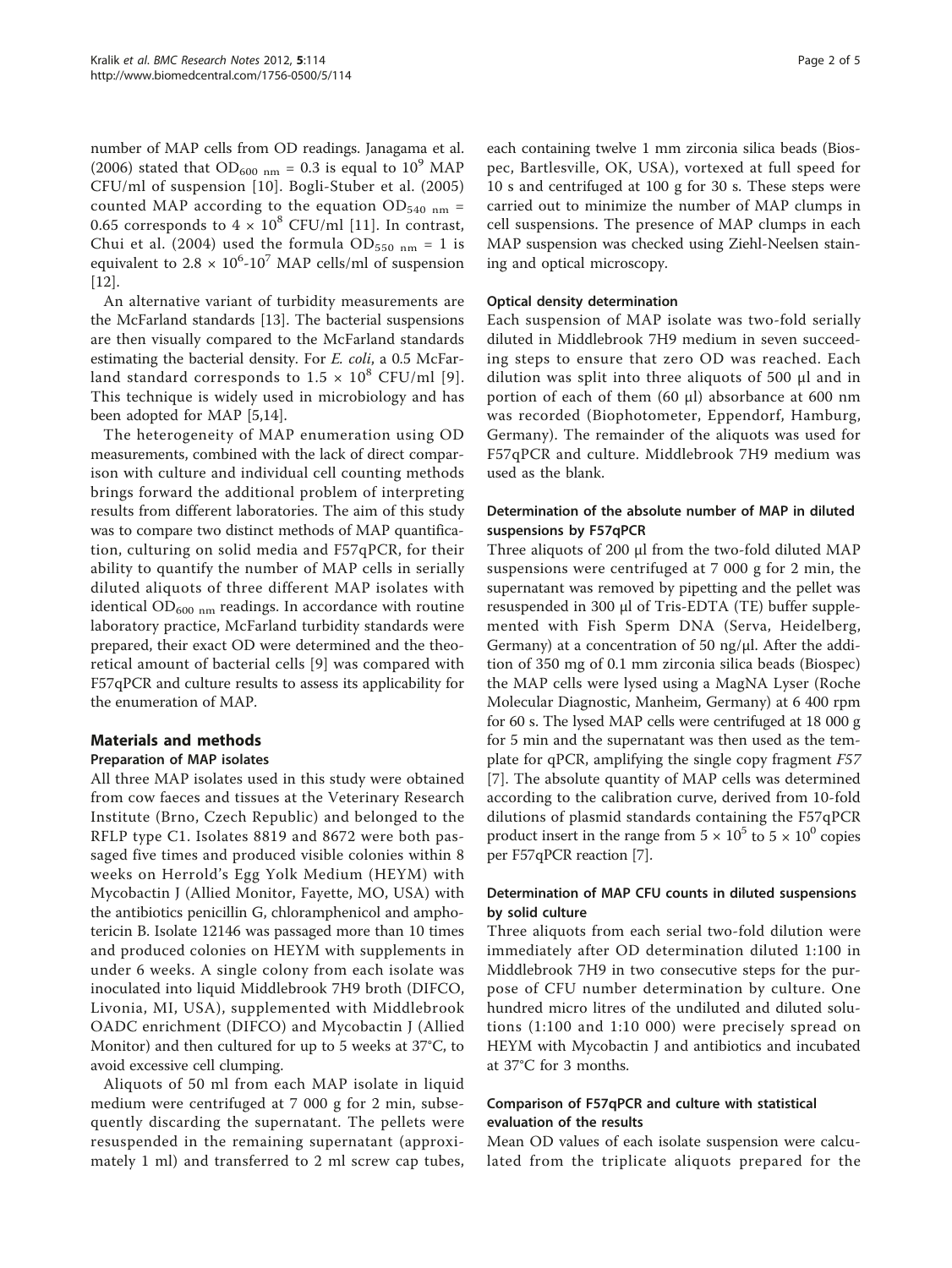<span id="page-2-0"></span>determination of absorbance. These values were plotted against the  $log_{10}$  of the mean absolute numbers of MAP and CFU gained by F57qPCR and culture (semi-logarithmic plot), respectively. The linearity of F57qPCR and culture methods was checked by calculating the square Spearman's rank correlation coefficient  $(\overline{R}^2)$ . To compare the MAP numbers gained by F57qPCR and culture with McFarland turbidity standards, standards of 0.5, 1 and 2 McFarland were included in the plot. The optical density of each McFarland standard was measured and paired with an estimated bacterial cell density (number of CFU of E. coli) according to the following approximations: McFarland  $0.5 = 1.5 \times 10^8$  CFU/ml, McFarland 1  $= 3.0 \times 10^8$  CFU/ml and McFarland 2 = 6.0  $\times$  10<sup>8</sup> CFU/ ml [[9\]](#page-4-0).

Because it was not possible to asses normality of data from triplicates Mann-Whitney Test was used to evaluate statistically results gained by F57qPCR and culture for the relevant dilution and isolate. P-values lower than 0.05 were considered statistically significant. The differences in logarithms of absolute counts between F57qPCR and culture data were expressed as logarithm of quotient of mean absolute counts from F57qPCR and mean CFU counts from culture.

## Results and discussion

Despite all attempts to reduce the number of MAP clumps, in all three MAP isolates there were still several units or even tens of small clumps present, visible after staining with Ziehl-Neelsen and optical microscopy. From this, we can conclude that it is very difficult to get rid of all MAP clumps in a suspension making data from culture and qPCR incomparable.

The absolute numbers of MAP determined by F57qPCR were approximately two  $log_{10}$  greater than the CFU counts from culture at respective ODs (Figure 1) and a highly significant statistical difference ( $P < 0.0001$ ) between all the compared samples was observed. This trend was characteristic for all three MAP isolates used in the study allowing us to exclude any possible differences in the in vitro viability of the cells at the isolate level. Moreover, it is in concordance with previous observations when quantification methods that do not distinguish between viable and dead cells (visual and instrumental counting and qPCR) provide higher absolute numbers of MAP compared to CFU counts using the culture method [\[5,7](#page-4-0)].

The mean differences between F57qPCR and culture data was 1.58 for isolate 8819, 2.00 for isolate 8672 and 2.13 for isolate 12146 in  $log_{10}$ . The difference between F57qPCR and culture method can be explained by the formation of MAP clumps and the viability of MAP. It was previously hinted that MAP counting using the culture method could be affected by cell clumping, which can lead to an underestimation of MAP cells due to CFU's arising from more than 1 cell. This hypothesis is

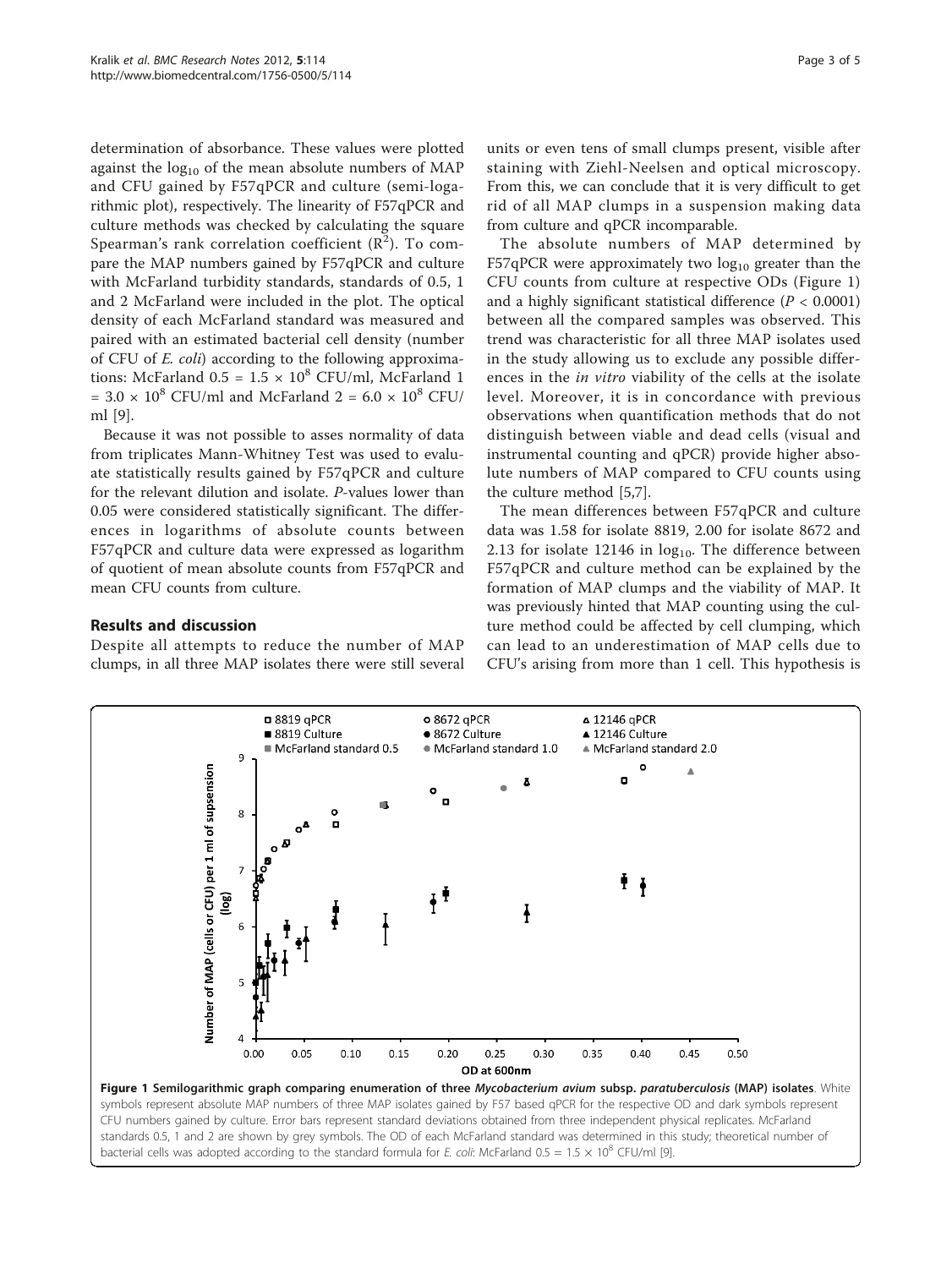supported by the fact that colonies on the same plate grow at different rates and are different sizes [[15](#page-4-0)].

The other major factor influencing the discrepancy in results between the two methods is visualisation of both viable and non-viable cells. Due to the fact that culture can visualise viable MAP cells only, the reduction of culture counts can be assumed. A MAP suspension, which should correspond to McFarland  $10^9$  CFU/ml, was determined to contain only  $2.3 \times 10^8$  CFU/ml [\[16\]](#page-4-0).

The dependence of OD and F57qPCR or CFU numbers was shown to be linear and all square Spearman's rank correlation coefficients were close to 1 (Table 1). The limit of detection for OD MAP enumeration by F57qPCR was similar for all isolates and reached approximately  $4 \times 10^6$  MAP cells per ml, whereas for culture it was lower at  $3 \times 10^4$  CFU/ml (Table 1).

MAP quantification using the culture method therefore cannot be used as the reference method for qPCR and vice versa. It is necessary to choose a suitable quantification method with respect to the application of experimental data. This must be taken into account particularly when spiking food or faecal matrices with MAP to determine

the limit of detection (LOD) of PCR and qPCR methods. According to the results of this study, using such "inaccurate" MAP number determination methods can lead to gross underestimations of the LOD for the respective PCR or qPCR system [\[2,3,11,17](#page-4-0)].

This study provides a model for estimating the number of MAP cells in liquid media, through measuring its OD. According to Table 1 and Figure [1](#page-2-0), one can use OD measurements to assess quickly an approximate number (CFU) of MAP in a sample. This model is flexible because it does not require the dilution of the sample to an exact OD, as is required using the fixed equations [\[10](#page-4-0)-[12](#page-4-0)] or McFarland standards. Perfect fits of F57qPCR MAP numbers and theoretical CFUs of E. coli at respective ODs strengthen the reliability of F57qPCR enumeration and highlight the problems with quantification of MAP by culture (Figure [1](#page-2-0)). However, if the model were to be functional, samples would have to be prepared identically to the procedure described in the Materials and Methods. Failure to do so is likely to lead to a gross underestimation of MAP numbers or CFUs, due to MAP cells tendency to form clumps.

|  |  |  |  |  | Table 1 Comparison of recovery of Mycobacterium avium subsp. paratuberculosis by real-time PCR and culture |  |  |  |
|--|--|--|--|--|------------------------------------------------------------------------------------------------------------|--|--|--|
|--|--|--|--|--|------------------------------------------------------------------------------------------------------------|--|--|--|

| Isolate | OD <sup>a</sup> | F57qPCR                |                      |                 | Culture              |                      |                 |      |
|---------|-----------------|------------------------|----------------------|-----------------|----------------------|----------------------|-----------------|------|
|         |                 | Copies/ml <sup>b</sup> | SD <sup>c</sup>      | SC <sup>d</sup> | CFU/ml <sup>e</sup>  | SD <sup>c</sup>      | SC <sup>d</sup> |      |
| 8819    | 0.382           | $4.13 \times 10^{8}$   | $5.24 \times 10^{7}$ | 0.972           | $6.77\times10^6$     | $2.01\,\times\,10^6$ | 0.994           | 1.79 |
|         | 0.197           | $1.71\times10^8$       | $5.43 \times 10^{6}$ |                 | $3.98 \times 10^{6}$ | $1.10 \times 10^{6}$ |                 | 1.63 |
|         | 0.083           | $6.69 \times 10^{7}$   | $5.73 \times 10^{6}$ |                 | $2.02 \times 10^6$   | $8.84\times10^5$     |                 | 1.52 |
|         | 0.032           | $3.22 \times 10^{7}$   | $3.27 \times 10^{6}$ |                 | $9.58 \times 10^{5}$ | $3.23 \times 10^{5}$ |                 | 1.53 |
|         | 0.013           | $1.51\times10^7$       | $1.82\times10^6$     |                 | $5.05 \times 10^{5}$ | $2.32 \times 10^{5}$ |                 | 1.47 |
|         | 0.004           | $7.35\times10^6$       | $4.78 \times 10^{5}$ |                 | $2.03 \times 10^5$   | $8.59 \times 10^{4}$ |                 | 1.56 |
|         | 0.000           | $3.94 \times 10^{6}$   | $8.55 \times 10^{5}$ |                 | $1.00 \times 10^{5}$ | $4.14 \times 10^{4}$ |                 | 1.59 |
| 8672    | 0.402           | $7.09 \times 10^{8}$   | $1.84\times10^7$     | 0.998           | $5.42 \times 10^{6}$ | $1.85 \times 10^{6}$ | 0.990           | 2.12 |
|         | 0.184           | $2.70 \times 10^8$     | $2.30 \times 10^{7}$ |                 | $2.77 \times 10^{6}$ | $9.99 \times 10^{5}$ |                 | 1.99 |
|         | 0.082           | $1.11\times10^8$       | $5.42 \times 10^{6}$ |                 | $1.22 \times 10^{6}$ | $3.01 \times 10^{5}$ |                 | 1.96 |
|         | 0.045           | $5.42 \times 10^{7}$   | $4.58 \times 10^{6}$ |                 | $5.10 \times 10^{5}$ | $1.04 \times 10^{5}$ |                 | 2.03 |
|         | 0.019           | $2.44 \times 10^{7}$   | $1.25 \times 10^{6}$ |                 | $2.50 \times 10^{5}$ | $8.75 \times 10^{4}$ |                 | 1.99 |
|         | 0.008           | $1.07\times10^7$       | $9.01 \times 10^{5}$ |                 | $1.28 \times 10^5$   | $6.84 \times 10^{4}$ |                 | 1.92 |
|         | 0.000           | $5.48 \times 10^{6}$   | $5.29 \times 10^{5}$ |                 | $5.45 \times 10^{4}$ | $2.44 \times 10^{4}$ |                 | 2.00 |
| 12146   | 0.281           | $3.89 \times 10^{8}$   | $5.45 \times 10^{7}$ | 0.989           | $1.83 \times 10^{6}$ | $6.25 \times 10^{5}$ | 0.968           | 2.33 |
|         | 0.135           | $1.51 \times 10^8$     | $1.86 \times 10^{7}$ |                 | $1.09 \times 10^{6}$ | $6.15 \times 10^{5}$ |                 | 2.14 |
|         | 0.052           | $6.80 \times 10^{7}$   | $4.95 \times 10^{6}$ |                 | $6.17 \times 10^{5}$ | $3.76 \times 10^{5}$ |                 | 2.04 |
|         | 0.030           | $2.99 \times 10^{7}$   | $2.02 \times 10^{6}$ |                 | $2.52 \times 10^{5}$ | $1.17 \times 10^{5}$ |                 | 2.07 |
|         | 0.012           | $1.48 \times 10^{7}$   | $1.64 \times 10^{6}$ |                 | $1.38 \times 10^{5}$ | $9.16 \times 10^{4}$ |                 | 2.03 |
|         | 0.006           | $7.37\times10^6$       | $1.20 \times 10^{6}$ |                 | $3.22 \times 10^{4}$ | $1.20 \times 10^4$   |                 | 2.36 |
|         | 0.000           | $3.26 \times 10^{6}$   | $2.87 \times 10^{5}$ |                 | $2.48 \times 10^{4}$ | $1.10 \times 10^{4}$ |                 | 2.12 |

qPCR: quantitative real-time PCR

 $a<sup>a</sup>$  OD: optical density at 600 nm, values represent mean of three independent measurements

 $<sup>b</sup>$  Mean number of F57 copies (which is equal to number of Mycobacterium avium subsp. paratuberculosis cells) from a triplicate in a respective dilution</sup>

 $c$  Standard deviation

 $^d$  Square Spearman's rank correlation coefficient (R<sup>2</sup>) expressing linear dependence of F57qPCR (or culture) counts with OD

 $e$  Mean number of CFU recovered by culture on solid media from triplicate in a respective dilution

 $f$  Difference in log<sub>10</sub> between mean value gained by F57qPCR and culture expressed as log<sub>10</sub>(copies/ml) - log<sub>10</sub>(CFU/ml)